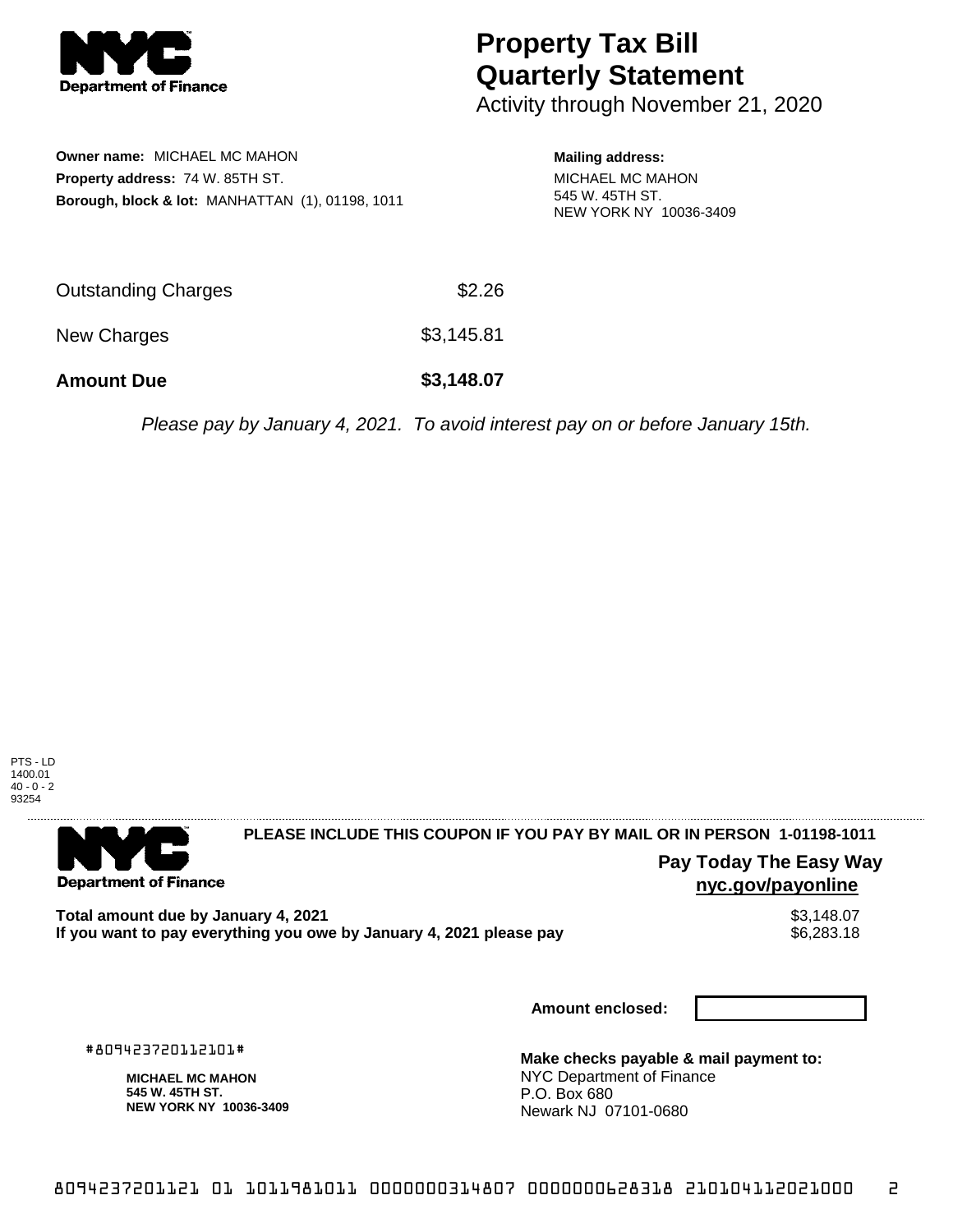

| <b>Previous Charges</b>                                                     |                      |                 | Amount                                |
|-----------------------------------------------------------------------------|----------------------|-----------------|---------------------------------------|
| Total previous charges including interest and payments                      |                      |                 | \$2.26                                |
| <b>Current Charges</b>                                                      | <b>Activity Date</b> | <b>Due Date</b> | Amount                                |
| <b>Finance-Property Tax</b><br>Credit Adjustment<br><b>Adopted Tax Rate</b> | 10/06/2020           | 01/01/2021      | \$3,343.24<br>$$-89.97$<br>$$-107.46$ |
| <b>Total current charges</b>                                                |                      |                 | \$3,145.81                            |
| <b>Tax Year Charges Remaining</b>                                           | <b>Activity Date</b> | <b>Due Date</b> | <b>Amount</b>                         |
| Finance-Property Tax<br>Credit Adjustment<br><b>Adopted Tax Rate</b>        | 10/06/2020           | 04/01/2021      | \$3,343.24<br>$$-89.97$<br>$$-107.46$ |
| Total tax year charges remaining                                            |                      |                 | \$3,145.81                            |
| If you want to pay everything you owe by January 4, 2021 please pay         |                      |                 | \$6,283.18                            |
| If you pay everything you owe by January 4, 2021, you would save:           |                      |                 | \$10.70                               |
| <b>Overpayments/Credits</b>                                                 | <b>Activity Date</b> | <b>Due Date</b> | <b>Amount</b>                         |
| Refund Available                                                            |                      | 07/01/2020      | $$-37.18$                             |
| Refund Available                                                            |                      | 10/01/2020      | $$-53.22$                             |

**Total overpayments/credits remaining on account \$90.40**

You must apply for a refund or a transfer of credits resulting from overpayments within six years of the date of **the overpayment or credit. Please note that overpayments and credits are automatically applied to unpaid taxes.**

## **Home banking payment instructions:**

- 1. **Log** into your bank or online bill pay website.
- 2. **Add** the new payee: NYC DOF Property Tax. Enter your account number, which is your boro, block and lot, as it appears here: 1-01198-1011 . You may also need to enter the address for the Department of Finance. The address is P.O. Box 680, Newark NJ 07101-0680.
- 3. **Schedule** your online payment using your checking or savings account.

## **Did Your Mailing Address Change?** If so, please visit us at **nyc.gov/changemailingaddress** or call **311.**

When you provide a check as payment, you authorize us either to use information from your check to make a one-time electronic fund transfer from your account or to process the payment as a check transaction.